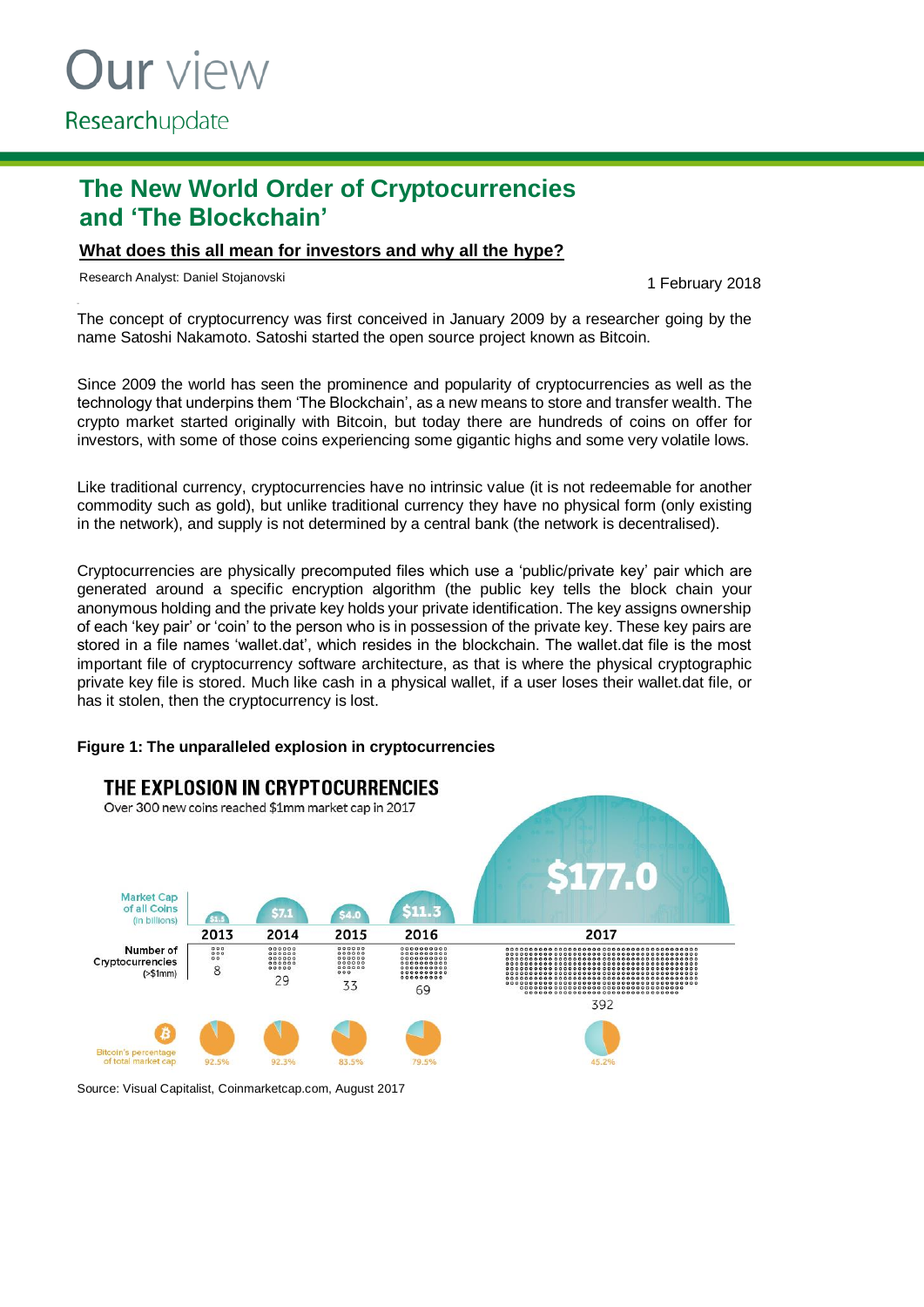#### **What do we mean by 'The Blockchain'?**

Blockchain, also known as the public ledger is the technology that underpins all cryptocurrencies. According to the 'University of Cambridge, Centre for Alternative Finance' the blockchain is defined as a "*record of all validated transactions grouped into blocks, each cryptographically linked to predecessor transactions down to the genesis block, thereby creating a 'chain of blocks*'".What is this definition saying?

Picture a spreadsheet that is duplicated thousands of times across a network of computers. Computers like your own, at work and around the world. Then imagine, that the sole purpose of this network, is to update regularly this one spreadsheet. When people buy coins, sell, and transact (via their wallet.dat) this is all recorded on the spreadsheet and agreed upon by all computers in the network. Similar to EFTPOS which facilitates point of sale payments, and CHESS which facilitates trade authorisation on the ASX, blockchain facilitates the transfer of coins and the maintenance of public ledger that identifies who holds what, this is what you call a distributed ledger. Now you might say what stops people from manipulating the ledger? When people make changes to the ledger the network checks the spreadsheet, if it does not match up, that manipulated ledger is rejected. Participants who hold the blockchain ledger are incentivised by being paid fractions of coins over time.

This technology is extremely effective and has the ability to safely store records, legal documents, transactions and payments. Figure 1 shows graphically the difference of current networks (centralised and decentralised) vs the distributed ledger. Companies and stock exchanges alike are all investing heavily to use a blockchain in order to store and transfer. Which can possibly replace the traditional methods we use today.

## **Figure 2: The blockchain**

Centralized Decentralized



#### **The New Networks**

Distributed ledgers can be public or private and vary in their structure and size.

**Public blockchains** 

Require computer processing power to confirm transactions ("mining")

Source: blockgeeks.com, 2017

**Distributed Ledgers** 



- Users (•) are anonymous

- Each user has a copy of the legder and partipates in confirming transactions independently

- Users  $\left( \bullet \right)$  are not anonymous

- Permision is required for users to have a copy of the legder and participate in confirming transactions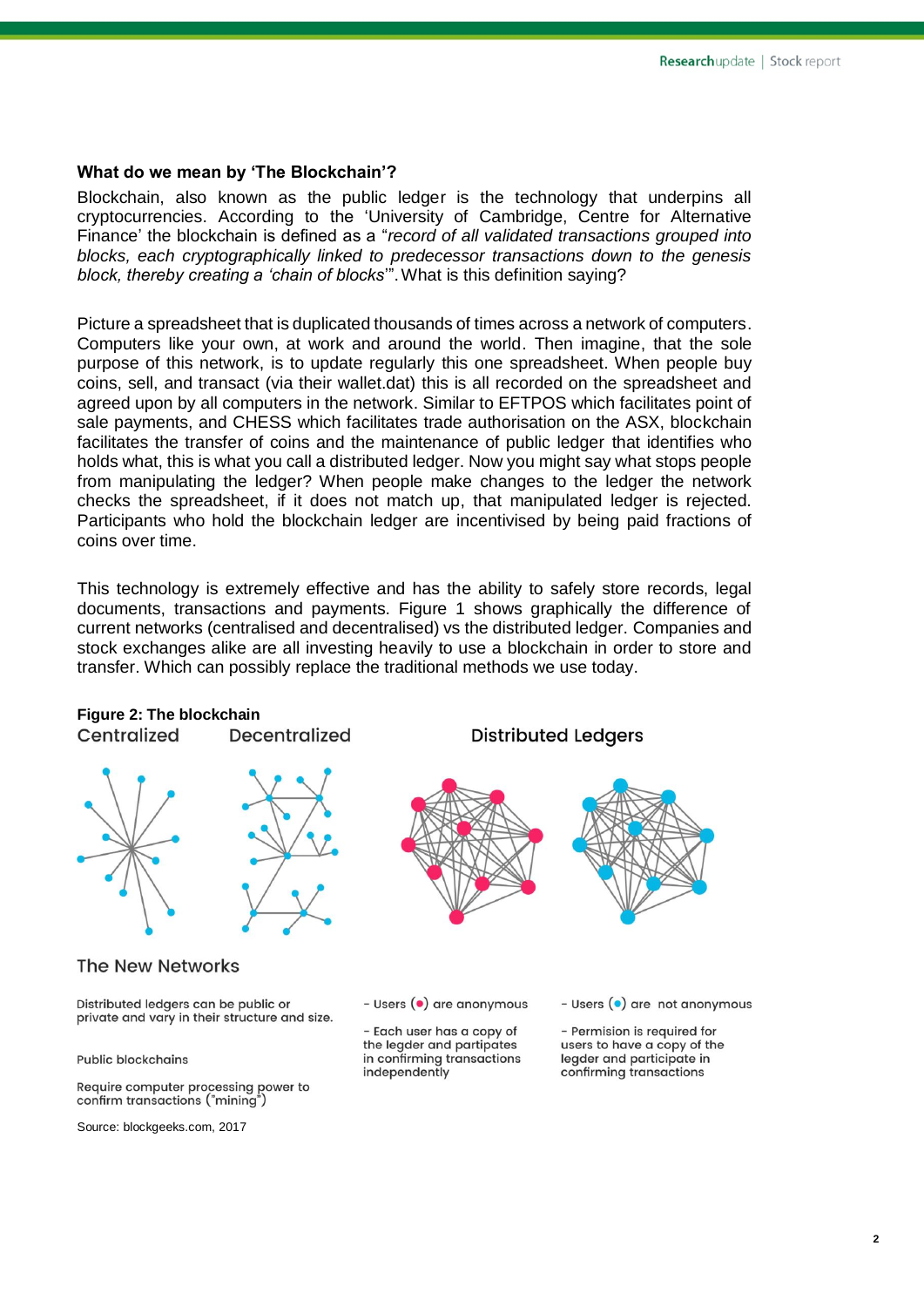### **Coins on offer – The Cryptocurrency overview**

There are hundreds of cryptocurrencies on the market, the top 4 currencies by market cap are;

**Bitcoin** is the original cryptocurrency, and undoubtedly the most popular/prominent. It was designed with the idea of being a new form of digital money in order to allow users to make peer-to-peer transactions. It uses cryptography to control its creation/money supply, rather than a central authority, making this currency decentralised. Bitcoin uses the blockchain technology as a tool that keeps a record of every transaction and holding. The decentralised structure means that the Bitcoin network is owned and controlled by users, which must follow a set of rules. Users are rewarded for maintaining the network via the computing power of their devices, tasks such as "mining" adds to the supply of bitcoins. Bitcoin will have 21 million coins in total circulation, which is the maximum amount that can be mined. Cryptocurrencies are tradable in fractions out to multiple decimal places which could be increased if needed. An interesting fact about bitcoin is, in 2010 a programmer bough two pizzas for 10,000 BTC (bitcoins), which was one of the first real-world bitcoin transactions. Today that same transaction would roughly equal \$80 million USD, which is why on the 22<sup>nd</sup> of May 'Bitcoin pizza day' is celebrated worldwide by the crypto community. The programmer can be forgiven for his transaction since no one knew bitcoin would be accepted by hundreds of thousands of people in a few short years (since 2012 bitcoin is made roughly 67,000% return).

#### *Key features*

- Uses blockchain technology
- Low processing fees
- **Decentralised**
- Available to anyone
- Partial Anonymity
- **Transparent**
- Only has 21 million bitcoins of capacity.

**Ethereum** was officially launched in 2015 and is a decentralised computing platform which features its own Turing-complete programming language. Ethereum was developed in an effort to improve bitcoin, through the expansion of its capabilities. The defining feature of Ethereum is around the use of 'smart contracts' (decentralised, self-executing agreements which are coded into the blockchain, essentially financial agreements similar to options contracts, coupon-paying bonds or swaps). The blockchain records scripts or 'smart contracts', which are then executed by every participating node (a node is a piece of software that connects to other nodes, thus participating in the formation of the network), these nodes are then activated through payments into the cryptocurrency 'ether'. Ethereum has attracted significant interest since its creation from many developers and institutional players, thus increasing its size and use. The Ethereum blockchain works differently to that of bitcoin, where instead of mining for coins, miners in Ethereum work to earn 'ether' (a type of crypto token, which fuels the network). This ether is used by developers to pay for transaction fees and services in the Ethereum network. An interesting fact around Ethereum is, due to its increasing value since its launch in 2015, it has quickly become the second most valuable cryptocurrency by market capitalisation. It has increased by 2,226% in the past year.

#### *Key differentiators to bitcoin*

- Platform for producing blockchain applications
- Has multiple uses for a range of industries
- Uses smart contracts

**Ripple** was officially launched in 2012, and unlike the other cryptocurrencies was created as a global settlement network for currencies such as USD, EUR, GBP and BTC (bitcoin), it is also the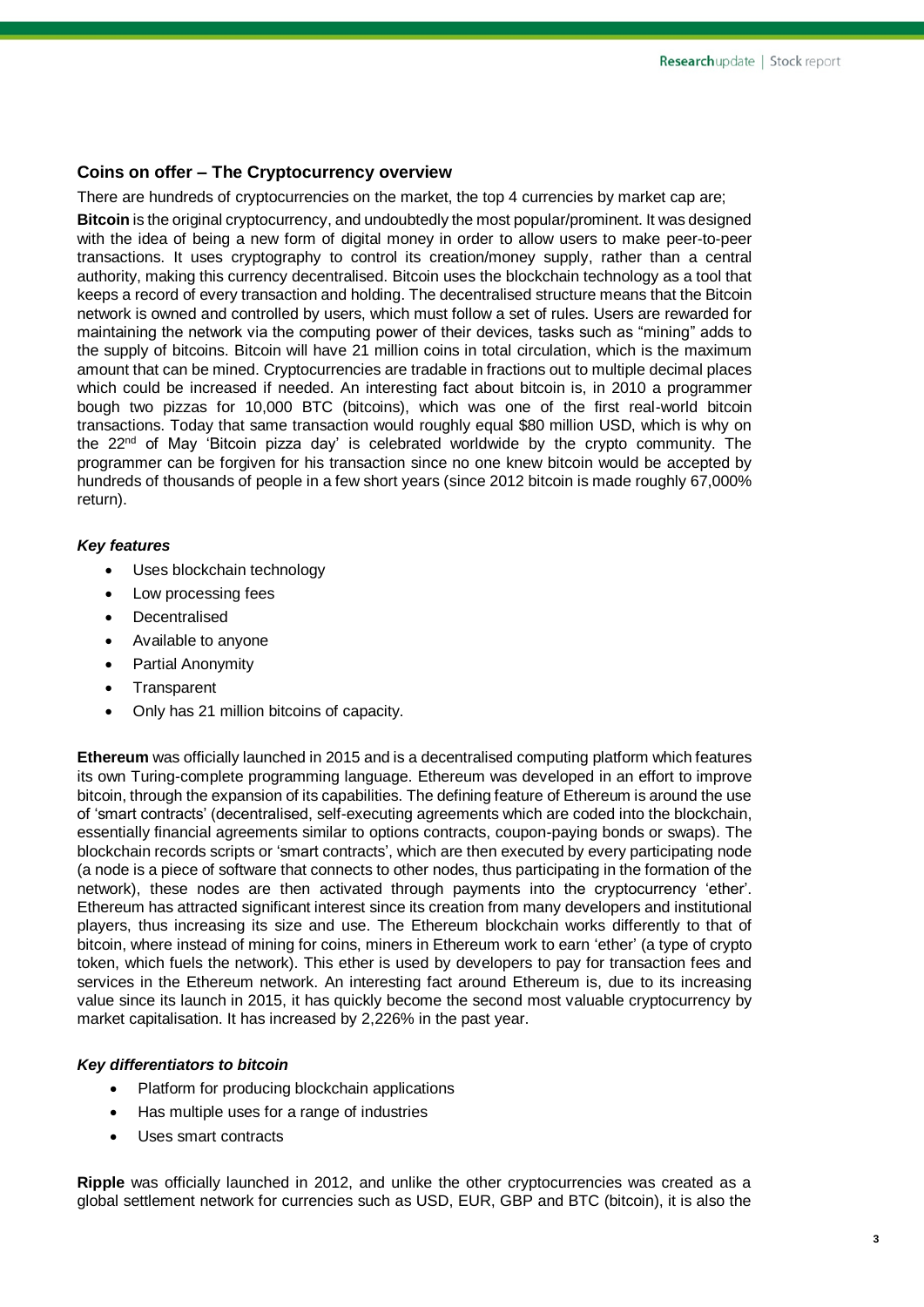only cryptocurrency that does not use a blockchain. Instead Ripple uses a 'global consensus ledger'. Ripple is used by a number of institutional players such as large banks and money service businesses. A function of the Ripple native token is to serve as a bridge currency between national currency pairs that are rarely traded, and to prevent spam attacks. One of the most interesting facts about Ripple is that it is intended to be a new global settlement system for the exchange of currencies and other assets, some of the early supporters of Ripple include the Royal bank of Canada, UBS, UniCretit and Santander. Another interesting fact is that Ripple does not have 'miners' – instead there is an existing supply of 100 billion Ripples which are mostly held by the company (Ripple Labs Inc.), and are released at a set rate on a monthly basis.

#### *Key differentiators to bitcoin*

- Global settlement network
- Can be exchanged into any store of value
- Backed by large institutional players
- Has no mining
- Does not use Blockchain technology

**Litecoin** was launched in 2011 by a former google employee and MIT graduate named Charlie Lee as an early substitute to bitcoin. Litecoin is considered as the 'silver' to bitcoin's 'gold' due to its larger total supply of coins which is 84 million compared to bitcoins 21 million coins in supply. Litecoin borrows some of the main concepts from bitcoin, however has some altered key parameters in order to reduce the increasingly expensive hardware requirements to mine bitcoins (where anyone with a regular computer can mine). The Litecoin mining algorithm is based off Scrypt instead of bitcoin's SHA-265.

#### *Key differentiators to bitcoin*

- Uses a simpler cryptographic algorithm
- Is considered to be 4x fast in generating new block (coins)
- Has much faster transaction processing (bitcoin can take anyway from 40mins to 1 hour to transact/transfer coins to another participant or merchant)
- Litecoin has 84 million coins in total supply (whereas bitcoin has 21 million)

|                              | <b>Bitcoin</b>    | Ethereum          | Ripple*          | Litecoin        |
|------------------------------|-------------------|-------------------|------------------|-----------------|
| <b>Market Capitalisation</b> | \$173,194,008,818 | \$109,881,674,316 | \$44,747,971,252 | \$9,121,632,614 |
| Volume (24hrs)               | \$8,039,830,000   | \$3,803,060,000   | \$1,240,170,000  | \$366,974,000   |
| Daily Transactions**         | 287,549.00        | 1,086,500.00      | 1,119,500.00     | 102,211.00      |
| <b>Circulating Supply</b>    | 16,837,675        | 97,333,446        | 38,739,142,811   | 55,011,233      |

#### **Figure 3: Metrics by coin and Price peaks of other coins**

\* Circulation - not mineable, \*\* 30 day simple moving Average

Source: Coinmarketcap, bitinfocharts, IOOF Research, Feb 2018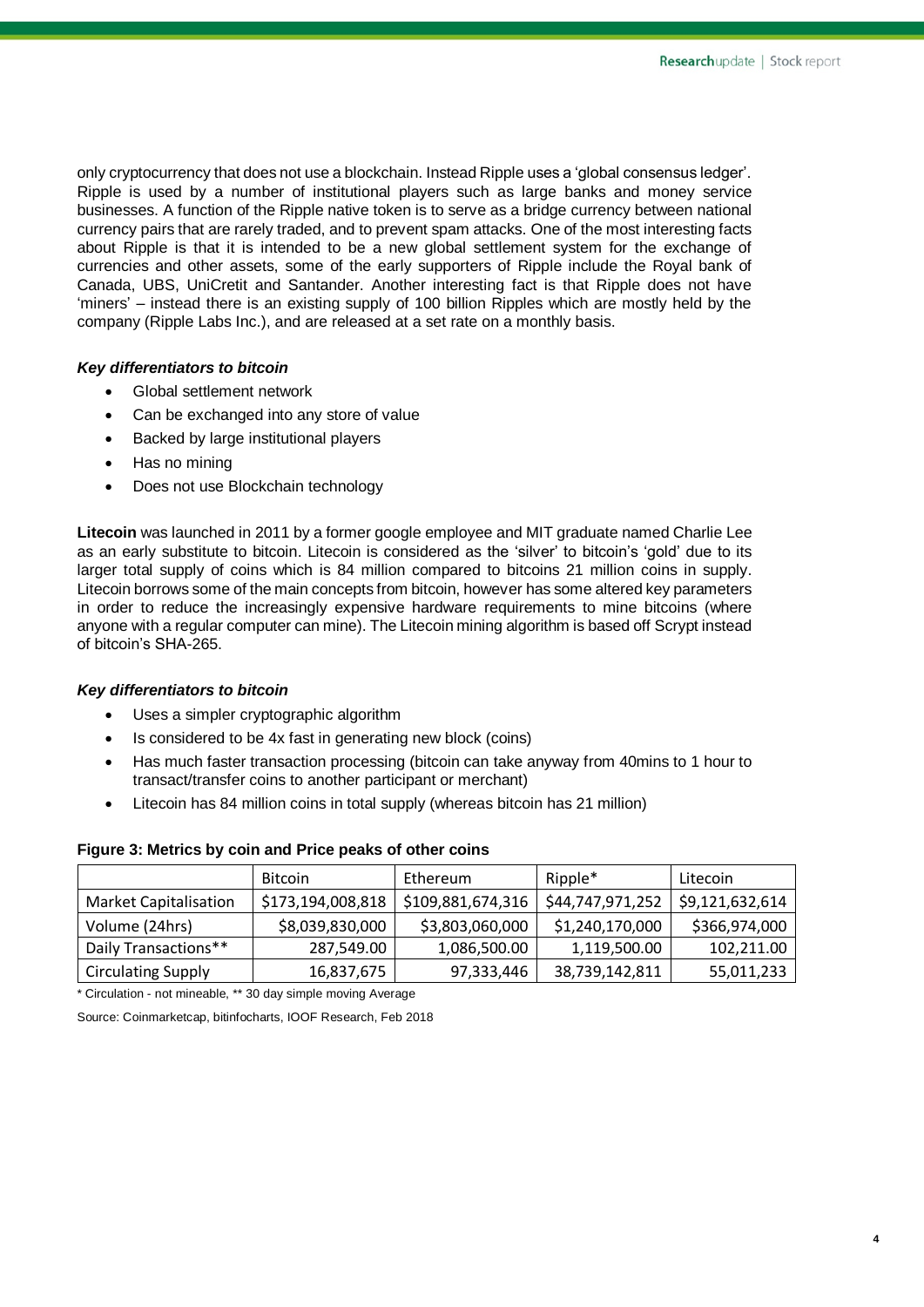

**Figure 4: Price of Ethereum and Litecoin in USD**

Source: Bloomberg, IOOF Research, Feb 2018

**Figure 5: Price of Ripple in USD**



Source: Bloomberg, IOOF Research, Feb 2018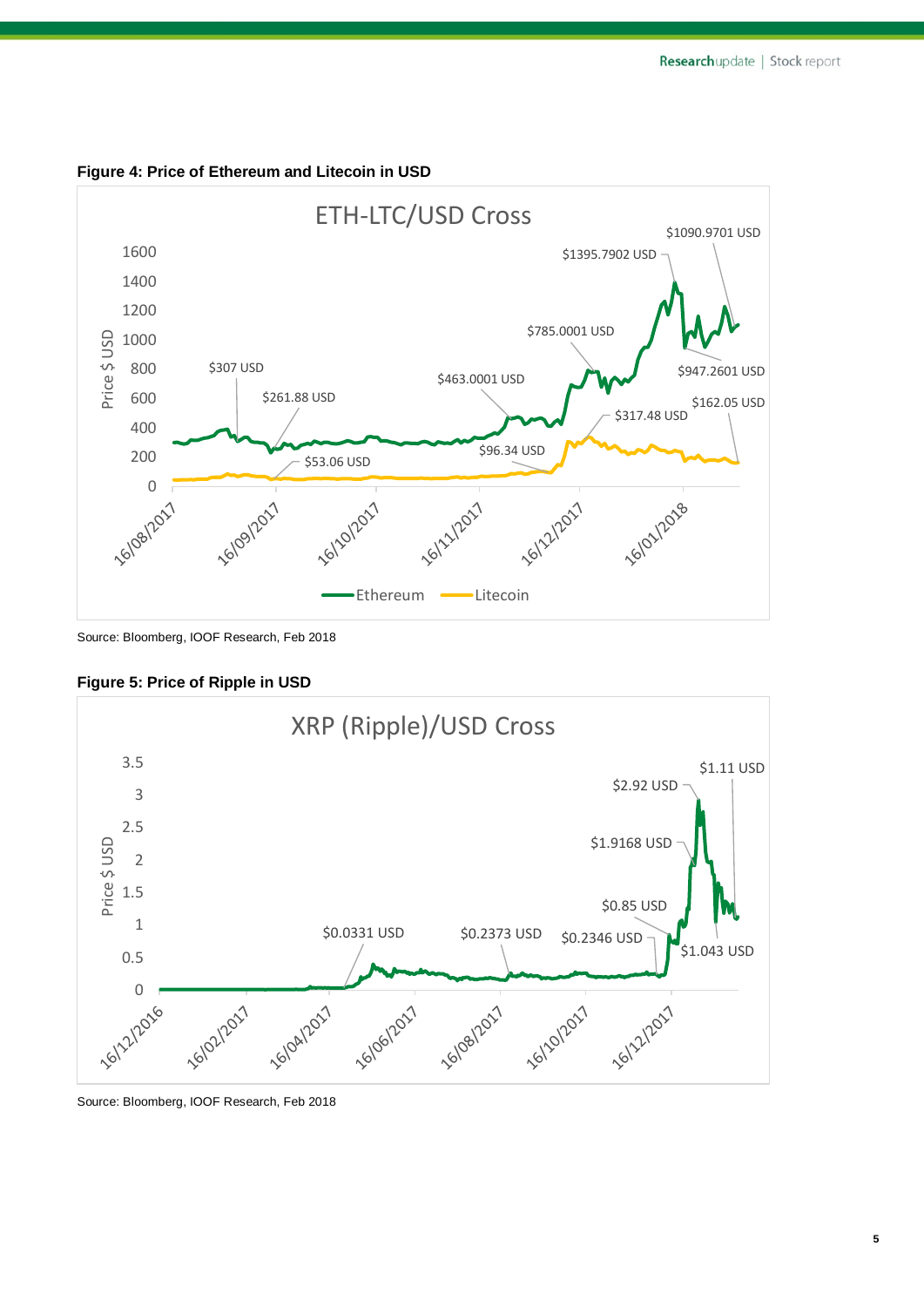



Source: Bloomberg, IOOF Research, Feb 2018

#### **Exchanges and Mining?**

Mining for cryptocurrencies has gone from being a simple hobby performed by early adopters on ordinary PCs into a capital-intensive industry that uses and array of custom hardware equipment.





Source: Global Cryptocurrency Benchmarking Study, 2017

Miners play a crucial role in any cryptocurrency system. They are responsible for grouping unconfirmed transactions into new blocks and adding them to the global ledger (blockchain). For each addition of block the miner creates for the blockchain, they are rewarded with tokens. These tokens can be used to purchase coins or make transactions. By adding an additional block, it makes it difficult for an attacker to reorganise the ledger and double spend already confirmed transactions. Miners provide the necessary computing power to secure a blockchain, which is done by computing vast numbers of hashes to find a valid block.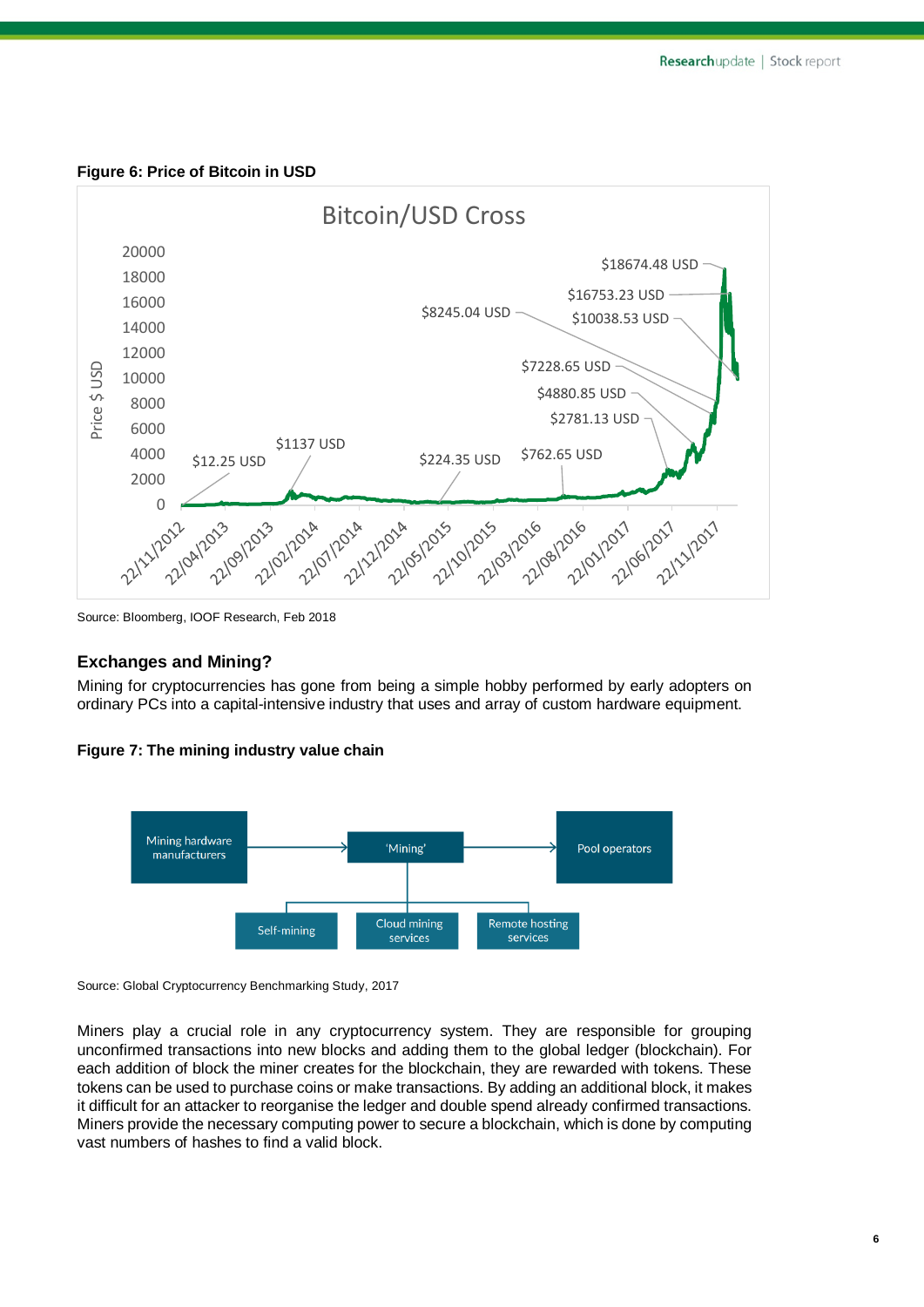There are various exchanges that investors can purchase their coins on, all seem to be extremely expensive relative to trading equities and other financial securities. Security is another growing concern with these crypto exchanges, where investors are not advised to leave their coins on the exchange but to transfer to their "wallet" (a web service or piece of hardware or a physical document, from a provider, that has details to access your coins). Off line solutions (hardware and paper wallets) are most secure.

#### **Investment implications and risks**

There are various implications and risks surrounding cryptocurrencies. Although the decentralised nature offers many advantages, such as being free from government control and regulation, this can also present a disadvantage. Apart from the users of cryptocurrencies, there are no real overarching set of controls or institutions to help overlook the whole system when there is a crisis. We have seen values hit sky high with no real news present to explain why, in which case some see no value in Bitcoin and/or other cryptocurrencies.

This space is extremely speculative and volatile, and has added vulnerabilities around security and hacking. An example of this was in 2016 where \$50 million USD was stolen from investors in Ethereum.

There is always the risk that this whole space could be a bubble, the price of bitcoin and its associated costs/transaction times go against why it was developed in the first place. Without wider acceptance by merchants and governments, cryptocurrency will be unable to evolve into a stable useful currency.

#### **Figure 8: Level of concerns regarding general challenges affecting the cryptocurrency industry**

| Respondents Scored these Categories on a 1 - 5 Scale                               |                         |                     |                        |  |  |
|------------------------------------------------------------------------------------|-------------------------|---------------------|------------------------|--|--|
| 1: Not concerned at all<br>2: Concerned                                            | 3: Moderately concerned | 4: Highly concerned | 5: Extremely concerned |  |  |
| Highest average score<br>Lowest average score                                      |                         |                     |                        |  |  |
|                                                                                    | <b>Weighted average</b> | <b>Small miners</b> | Large miners           |  |  |
| Centralisation of hashing power in the hands of<br>a few (control)                 | 3.77                    | 3.89                | 3.30                   |  |  |
| Centralisation of hashing power in a particular<br>geographical area (location)    | 3.59                    | 3.70                | 3.11                   |  |  |
| <b>Scaling</b>                                                                     | 3.41                    | 3.44                | 3.30                   |  |  |
| Mining fees not compensating for decreasing<br>block rewards in the long run       | 3.17                    | 3.41                | 2.22                   |  |  |
| Centralisation of mining equipment production<br>in a particular geographical area | 3.09                    | 3.35                | 2.10                   |  |  |
| Implementation bugs in mining firmware/<br>hardware                                | 2.98                    | 3.11                | 2.55                   |  |  |
| Design bugs/weaknesses at the protocol level                                       | $-2.83$                 | 2.92                | 2.55                   |  |  |
| Lack of liquidity in cryptocurrency markets                                        | 2.57                    | 2.72                | 2.09                   |  |  |

Source: Global Cryptocurrency Benchmarking Study, 2017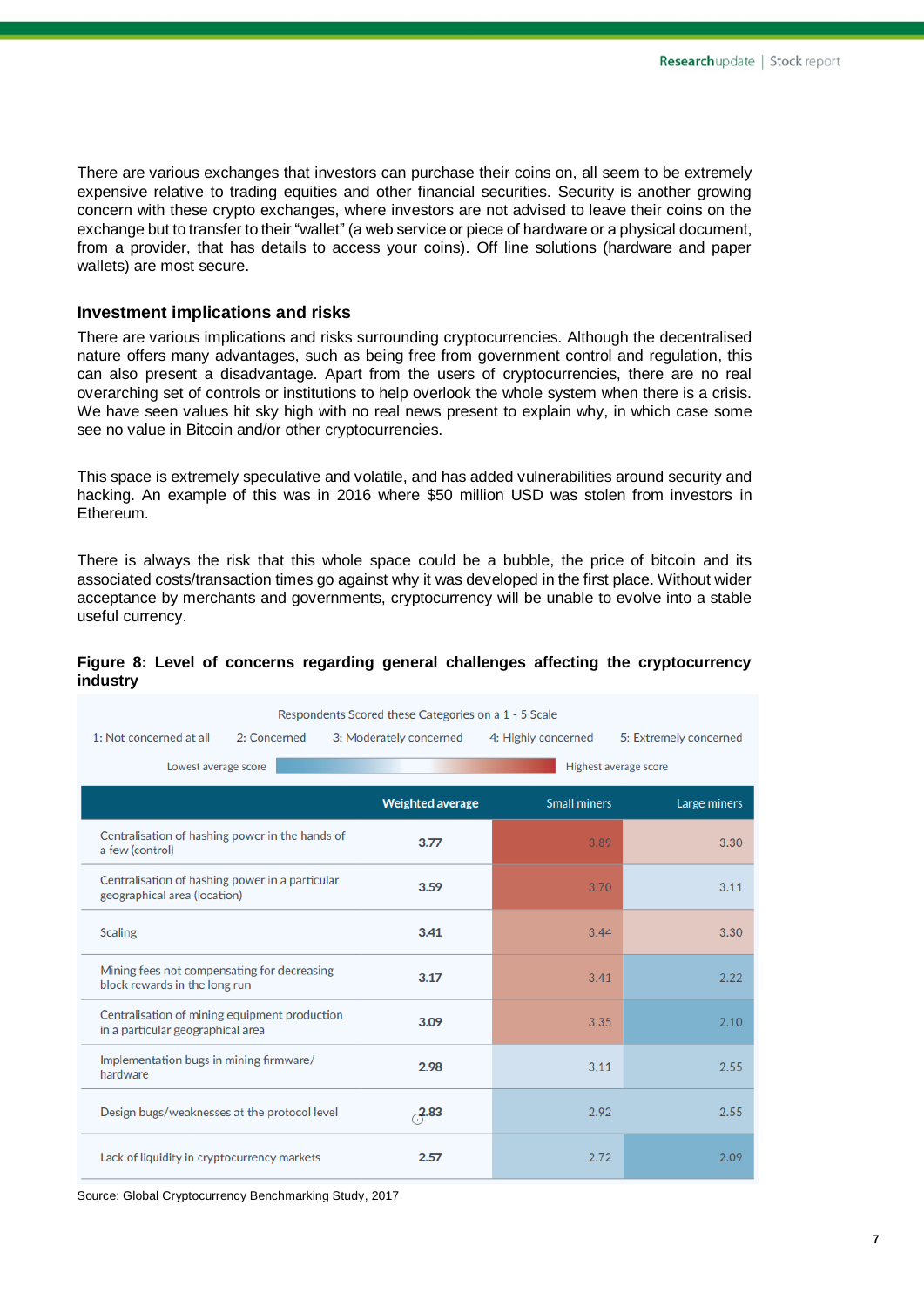Wider merchant adoption and the ability for the average person to trade goods and services on a daily basis is one of the key challengers for cryptocurrency. Currently less than 1% of the global population actually owns cryptocurrency, where the average user fits into the category of either 'programming enthusiast', 'speculative investor', 'criminal' or 'libertarian'. The average consumer and merchant is usually deterred due to their lack of technological understanding, volatility, hacking concerns or the daunting prospect of creating a wallet. However as more companies start accepting cryptocurrencies (to name a few; Microsoft, Subway (US), Expedia, Bloomberg, Webjet, and dominos US-via PizzaForCoins.com), scalability could improve some of the issues cryptocurrencies have around transaction times for confirming transfer of funds to merchants (which can range from 10 mins to 2 hours on average), volatile and security. If wider merchant adoption is not possible it would be very difficult to find a specific use for cryptocurrencies besides being a speculative investment for traders.

#### **Conclusion**

While the potential for a big payday from trading and investing into cryptocurrencies may look enticing for certain investors. The truth of the matter is, with such violent volatility, it is hard to see when broad adoption can occur or where the value relative to Australian dollars will settle toward. There is the chance that these currencies are accepted widely and the price continues to rise, or they are they are banned (such as the China ban on bitcoin) and the price takes a huge hit, or trades to zero. There is a great deal that is unknown.

Cryptocurrency 'investing' and 'trading' is still considered as a new market. For those who trade it, it requires specialised knowledge that may be inscrutable to the inexperienced. The rapid growth has led to a lot of volatility which has attracted investors of all kinds. Most investors use these digital currencies as punting tools. It is hard to tell where the future will take us with cryptocurrency. Blockchain technology on the other hand is one aspect from digital currencies that can be applied widely and expanded to various industries.